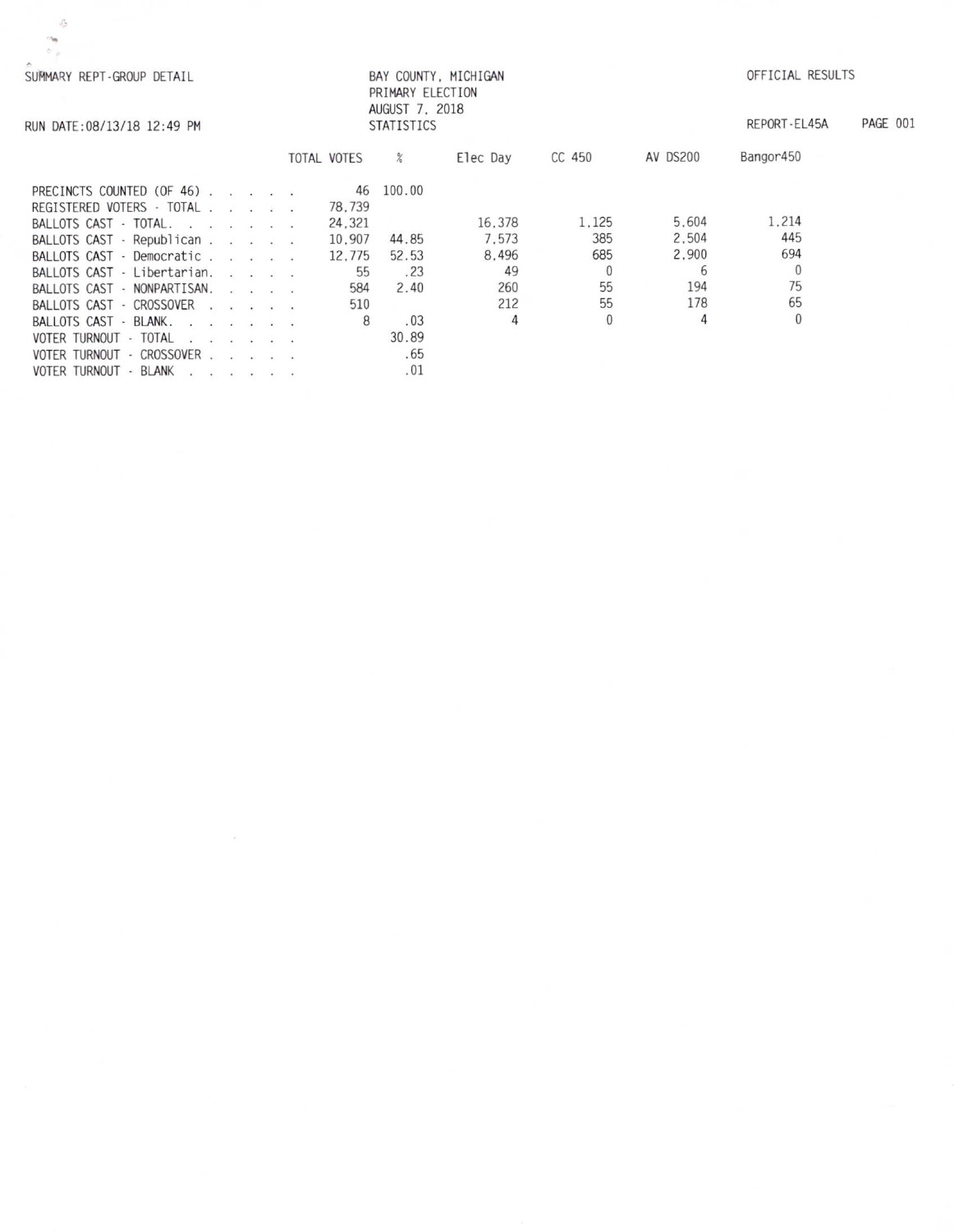| $\frac{\sigma}{\sigma_{\rm c}}$                                                                                                                                                                                                                                                                                                                                                                                                                                                                                           |                                      |                                                            |                                     |                                         |                                 |                                         |                 |
|---------------------------------------------------------------------------------------------------------------------------------------------------------------------------------------------------------------------------------------------------------------------------------------------------------------------------------------------------------------------------------------------------------------------------------------------------------------------------------------------------------------------------|--------------------------------------|------------------------------------------------------------|-------------------------------------|-----------------------------------------|---------------------------------|-----------------------------------------|-----------------|
| w.                                                                                                                                                                                                                                                                                                                                                                                                                                                                                                                        |                                      |                                                            |                                     |                                         |                                 |                                         |                 |
| SUMMARY REPT-GROUP DETAIL                                                                                                                                                                                                                                                                                                                                                                                                                                                                                                 |                                      | BAY COUNTY, MICHIGAN<br>PRIMARY ELECTION<br>AUGUST 7, 2018 |                                     |                                         |                                 | OFFICIAL RESULTS                        |                 |
| RUN DATE: 08/13/18 12:49 PM                                                                                                                                                                                                                                                                                                                                                                                                                                                                                               |                                      | Republican                                                 |                                     |                                         |                                 | REPORT-EL45A                            | <b>PAGE 002</b> |
|                                                                                                                                                                                                                                                                                                                                                                                                                                                                                                                           | TOTAL VOTES                          | $\%$                                                       | Elec Day                            | CC 450                                  | AV DS200                        | Bangor450                               |                 |
| Governor<br>(VOTE FOR) 1<br>Brian Calley<br>and a companies that the companies<br>Patrick Colbeck<br>$\mathbf{r}$ . The contract of the contract of the contract of the contract of the contract of the contract of the contract of the contract of the contract of the contract of the contract of the contract of the contract of th<br>Jim Hines<br>Bill Schuette<br>$WRITE-IN.$ $\ldots$ $\ldots$ $\ldots$                                                                                                            | 2,365<br>741<br>1,617<br>6,097<br>12 | 21.83<br>6.84<br>14.93<br>56.29<br>.11                     | 1,592<br>552<br>1,121<br>4,251<br>8 | 110<br>24<br>50<br>196<br>$\mathbf{0}$  | 541<br>144<br>387<br>1,408<br>4 | 122<br>21<br>59<br>242<br>$\mathbf{0}$  |                 |
| United States Senator<br>(VOTE FOR) 1<br>John James<br>Sandy Pensler.<br>WRITE-IN.<br>.                                                                                                                                                                                                                                                                                                                                                                                                                                   | 4.653<br>5,724<br>17                 | 44.77<br>55.07<br>.16                                      | 3,481<br>3,730<br>13                | 120<br>245<br>$\mathbf{0}$              | 905<br>1,470<br>4               | 147<br>279<br>$\mathbf{0}$              |                 |
| 5th Congressional<br>(VOTE FOR) 1<br>Travis Wines<br>WRITE-IN.                                                                                                                                                                                                                                                                                                                                                                                                                                                            | 8.142<br>68                          | 99.17<br>.83                                               | 5,634<br>54                         | 266<br>$\overline{c}$                   | 1,904<br>11                     | 338<br>$\mathbf{1}$                     |                 |
| State Senator<br>(VOTE FOR) 1<br>$\begin{array}{cccccccccccccc} \mathbf{1} & \mathbf{1} & \mathbf{1} & \mathbf{1} & \mathbf{1} & \mathbf{1} & \mathbf{1} & \mathbf{1} & \mathbf{1} & \mathbf{1} & \mathbf{1} & \mathbf{1} & \mathbf{1} & \mathbf{1} & \mathbf{1} & \mathbf{1} & \mathbf{1} & \mathbf{1} & \mathbf{1} & \mathbf{1} & \mathbf{1} & \mathbf{1} & \mathbf{1} & \mathbf{1} & \mathbf{1} & \mathbf{1} & \mathbf{1} & \mathbf{1} & \mathbf{1} & \mathbf{1} &$<br>Kevin Daley.<br>Gary Glenn<br>$WRITE \cdot IN.$ | 5,517<br>4,821<br>19                 | 53.27<br>46.55<br>.18                                      | 3,794<br>3.373<br>15                | 212<br>151<br>$\mathbf{1}$              | 1,274<br>1,107<br>3             | 237<br>190<br>$\mathbf{0}$              |                 |
| State Rep. 96th Dist<br>(VOTE FOR) 1<br>Susan Kay Kowalski<br>WRITE - IN. $\cdot$                                                                                                                                                                                                                                                                                                                                                                                                                                         | 6,307<br>44                          | 99.31<br>.69                                               | 3,916<br>32                         | 273<br>$\mathbf{0}$                     | 1,772<br>11                     | 346<br>1                                |                 |
| State Rep. 98th Dist<br>(VOTE FOR) 1<br>Annette Glenn<br>Carl L. Hamann.<br>WRITE - IN. $\blacksquare$                                                                                                                                                                                                                                                                                                                                                                                                                    | 1,223<br>1.079<br>11                 | 52.88<br>46.65<br>.48                                      | 1,121<br>998<br>11                  | $\mathbf{0}$<br>$\mathbf 0$<br>$\Omega$ | 102<br>81<br>$\mathbf{0}$       | $\mathbf 0$<br>$\theta$<br>$\mathbf{0}$ |                 |
| County Road Commissioner<br>(VOTE FOR) 1<br>Jason Gower.<br>the contract of the contract of the contract of the contract of the contract of the contract of the contract of<br>Bill Schumacher<br>$WRITE-IN.$ $\ldots$ $\ldots$ $\ldots$ $\ldots$                                                                                                                                                                                                                                                                         | 3.599<br>5.438<br>30                 | 39.69<br>59.98<br>.33                                      | 2,552<br>3.684<br>23                | 107<br>220<br>$\Omega$                  | 813<br>1,282<br>6               | 127<br>252<br>$\mathbf{1}$              |                 |
| Commissioner 1st Dist<br>(VOTE FOR) 1<br>Kevin E. Burke.<br>WRITE-IN. $\cdots$ $\cdots$ $\cdots$                                                                                                                                                                                                                                                                                                                                                                                                                          | 1,343<br>10                          | 99.26<br>.74                                               | 1,287<br>10                         | $^{0}$<br>$\Omega$                      | 56<br>$\Omega$                  | $\mathbf{0}$<br>$\Omega$                |                 |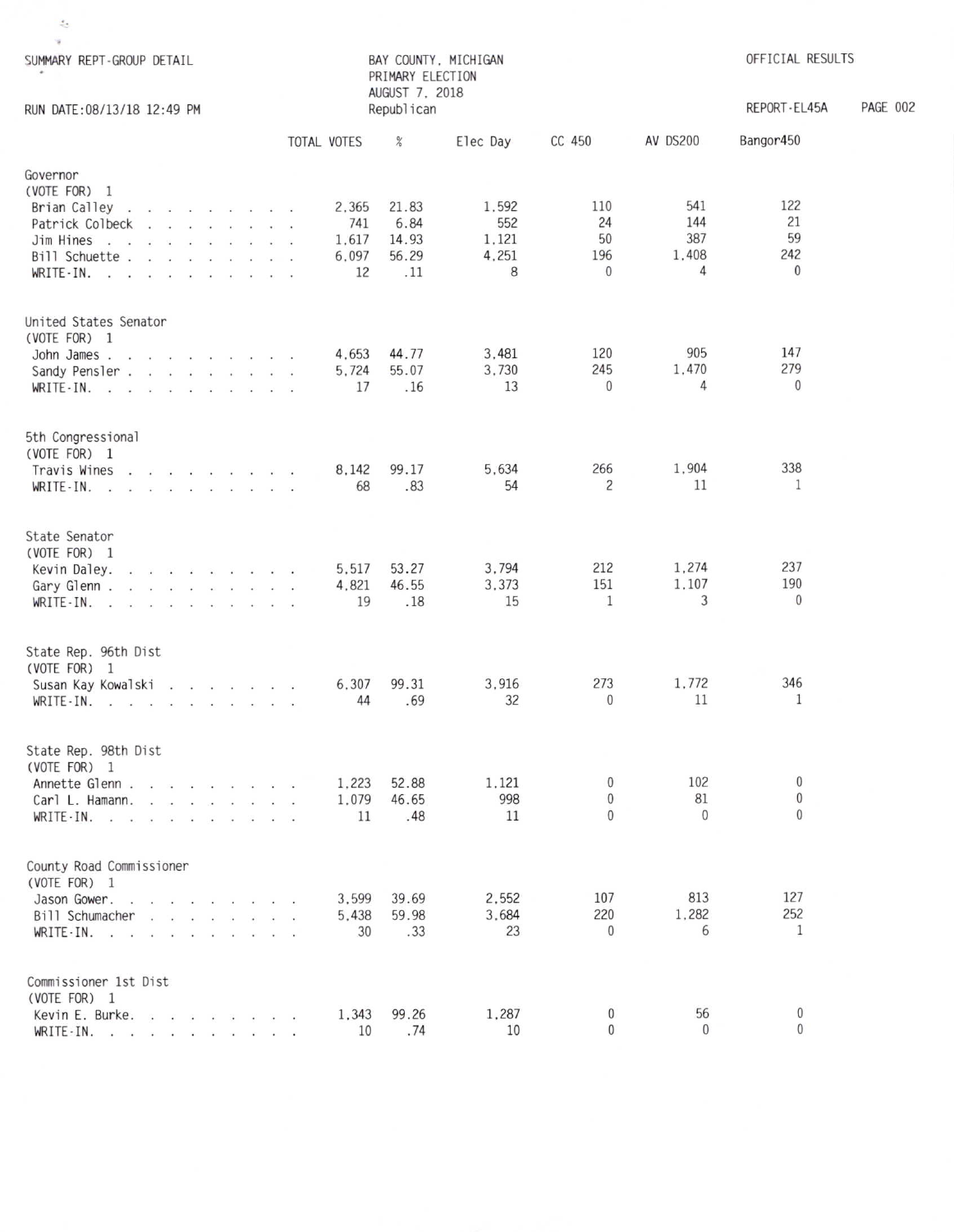| SUMMARY REPT-GROUP DETAIL                                          |  |  |             | PRIMARY ELECTION<br>AUGUST 7, 2018 | BAY COUNTY, MICHIGAN |                              |                     | OFFICIAL RESULTS          | PAGE 003 |
|--------------------------------------------------------------------|--|--|-------------|------------------------------------|----------------------|------------------------------|---------------------|---------------------------|----------|
| RUN DATE: 08/13/18 12:49 PM                                        |  |  |             | Republican                         |                      |                              |                     | REPORT-EL45A<br>Bangor450 |          |
|                                                                    |  |  | TOTAL VOTES | %                                  | Elec Day CC 450      |                              | AV DS200            |                           |          |
| Commissioner 2nd Dist<br>(VOTE FOR) 1<br>WRITE-IN.                 |  |  |             | 81 100.00                          | 61                   | $\mathbf{0}$                 | $7\overline{ }$     | 13                        |          |
| Commissioner 3rd Dist<br>(VOTE FOR) 1<br>Vaughn J. Begick          |  |  | 1,835       | 99.46                              | 1,036                | $\mathbf{0}$                 | 799                 | $\mathbf{0}$              |          |
| WRITE-IN.                                                          |  |  | 10          | .54                                | 3                    | $\Omega$                     | 7                   | $\mathbf{0}$              |          |
| Commissioner 4th Dist<br>(VOTE FOR) 1<br>WRITE-IN.                 |  |  |             | 57 100.00                          | 44                   | $\mathbf 0$                  | 12                  | $\mathbf{1}$              |          |
| Commissioner 5th Dist<br>(VOTE FOR) 1                              |  |  |             |                                    |                      |                              |                     |                           |          |
| Joe Johnson.<br>WRITE-IN. $\cdot$                                  |  |  | 4           | 1.122 99.64<br>.36                 | 682<br>4             | $\mathbf{0}$<br>$\mathbf{0}$ | 440<br>$\mathbf{0}$ | $\bf{0}$<br>$\mathbf{0}$  |          |
| Commissioner 6th Dist<br>(VOTE FOR) 1<br>WRITE - IN.               |  |  |             | 68 100.00                          | 55                   | $\mathbf{0}$                 | 13                  | $\mathbf{0}$              |          |
| Commissioner 7th Dist<br>(VOTE FOR) 1                              |  |  |             |                                    |                      |                              |                     |                           |          |
| WRITE-IN.                                                          |  |  |             | 104 100.00                         | 75                   | 23                           | 6                   | $\boldsymbol{0}$          |          |
| Twp Trustee Bangor<br>(VOTE FOR) 1<br>WRITE-IN.                    |  |  |             | 89 100.00                          | 67                   | $\mathbf{0}$                 | 8                   | 14                        |          |
| Twp Supervisor Hampton<br>(VOTE FOR) 1<br>WRITE $\cdot$ IN.        |  |  |             | 79 100.00                          | 57                   | 22                           | $\mathbf{0}$        | $\overline{0}$            |          |
| Twp Trustee Hampton<br>(VOTE FOR) 1<br>WRITE-IN.                   |  |  |             | 74 100.00                          | 54                   | 20                           | $\mathbf 0$         | $\mathbf{0}$              |          |
| Twp Treasurer Williams<br>(VOTE FOR) 1<br>WRITE-IN.                |  |  |             | 47 100.00                          | 38                   | $\mathbf{0}$                 | 9                   | $\theta$                  |          |
|                                                                    |  |  |             |                                    |                      |                              |                     |                           |          |
| REP Auburn City, Pct 1 Delegate Auburn City, Pct 1<br>(VOTE FOR) 5 |  |  |             |                                    |                      |                              |                     |                           |          |
| WRITE-IN.                                                          |  |  |             | 9 100.00                           | 9                    | $\mathbf{0}$                 | $\mathbf{0}$        | $\overline{0}$            |          |

 $\mathcal{L}_{\mathcal{I}}$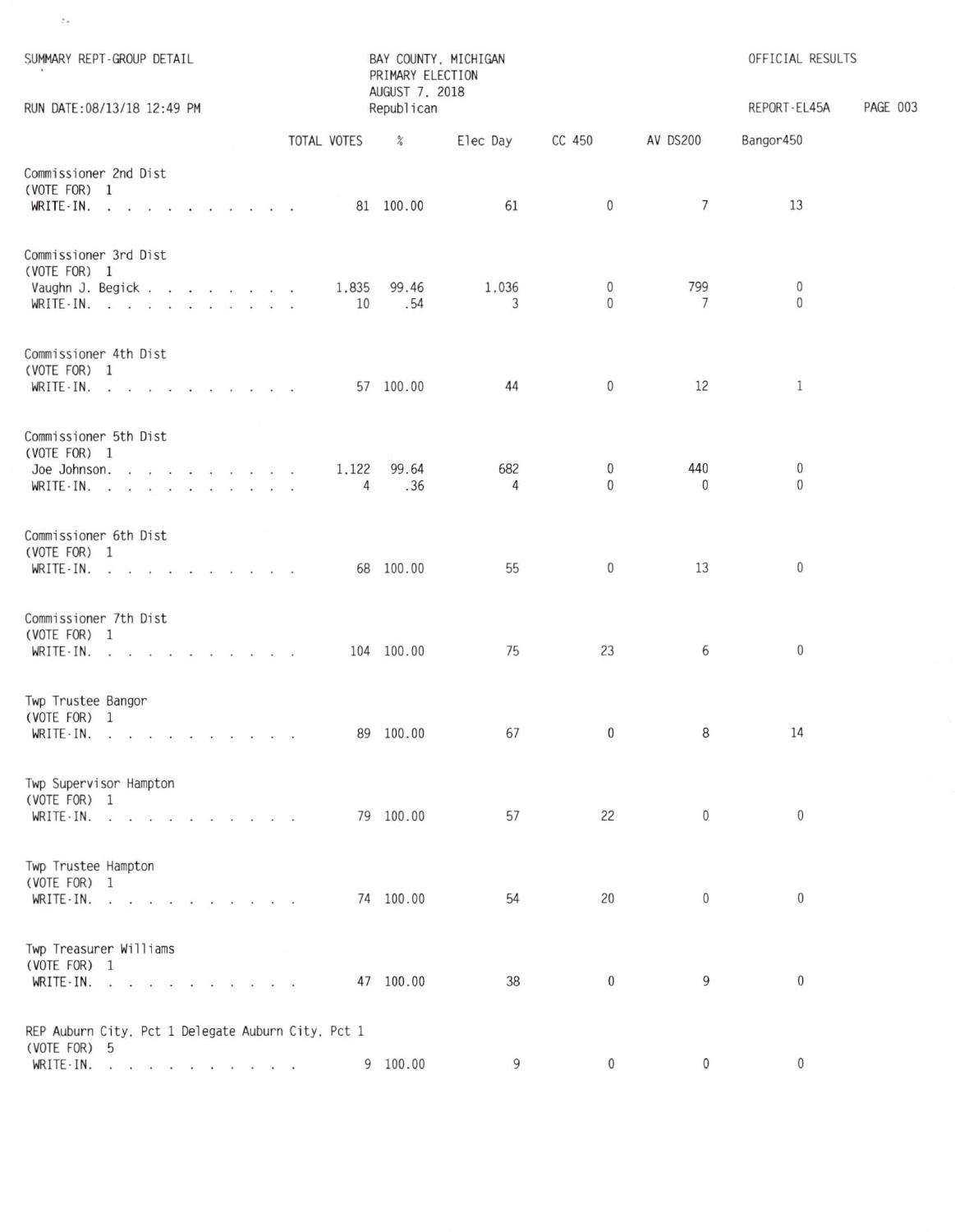| SUMMARY REPT-GROUP DETAIL                                              |                | BAY COUNTY, MICHIGAN<br>PRIMARY ELECTION<br>AUGUST 7, 2018 |                 |                |                 | OFFICIAL RESULTS |          |
|------------------------------------------------------------------------|----------------|------------------------------------------------------------|-----------------|----------------|-----------------|------------------|----------|
| RUN DATE: 08/13/18 12:49 PM                                            |                | Republican                                                 |                 |                |                 | REPORT-EL45A     | PAGE 004 |
|                                                                        | TOTAL VOTES    | $\%$                                                       | Elec Day        | CC 450         | <b>AV DS200</b> | Bangor450        |          |
| REP Bay City, W 1, Pct 1 Delegate Bay City, W 1, Pct 1                 |                |                                                            |                 |                |                 |                  |          |
| (VOTE FOR) 5<br>Terrance R.A. Huiskens                                 | 173            | 99.43                                                      | 119             | $\mathbf{0}$   | 54              | $\mathbf{0}$     |          |
| WRITE-IN.                                                              | <sup>1</sup>   | .57                                                        | <sup>1</sup>    | $\mathbf{0}$   | $\Omega$        | $\mathbf{0}$     |          |
|                                                                        |                |                                                            |                 |                |                 |                  |          |
| REP Bay City, W 2, Pct 1 Delegate Bay City, W 2, Pct 1<br>(VOTE FOR) 5 |                |                                                            |                 |                |                 |                  |          |
| Michael E. Wooley.                                                     | 177            | 90.77                                                      | 124             | $\bf{0}$       | 53              | $\bf{0}$         |          |
| WRITE-IN.                                                              | 18             | 9.23                                                       | 14              | $\Omega$       | 4               | $\mathbf{0}$     |          |
| REP Bay City, W 3, Pct 1 Delegate Bay City, W 3, Pct 1<br>(VOTE FOR) 4 |                |                                                            |                 |                |                 |                  |          |
| Jeannette Armbruster.                                                  | 83             | 26.86                                                      | 48              | $\mathbf{0}$   | 35              | 0                |          |
| Dennis W. Banaszak                                                     | 88             | 28.48                                                      | 48              | $\bf{0}$       | 40              | $\bf{0}$         |          |
| Matthew Lance                                                          |                | 71 22.98                                                   | 41              | $\mathbf{0}$   | 30              | $\bf{0}$         |          |
| David Singh.                                                           | 63             | 20.39                                                      | 38              | $\mathbf{0}$   | 25              | 0                |          |
| WRITE-IN.                                                              | $\overline{4}$ | 1.29                                                       | 3               | $\Omega$       | $\mathbf{1}$    | $\Omega$         |          |
| REP Bay City, W 4, Pct 1 Delegate Bay City, W 4, Pct 1<br>(VOTE FOR) 4 |                |                                                            |                 |                |                 |                  |          |
| Dennis A. Little                                                       | 118            | 97.52                                                      | 85              | $\bf{0}$       | 33              | 0                |          |
| WRITE-IN.                                                              | 3              | 2.48                                                       | 3               | $\Omega$       | $\Omega$        | $\mathbf{0}$     |          |
| REP Bay City, W 5, Pct 1 Delegate Bay City, W 5, Pct 1<br>(VOTE FOR) 6 |                |                                                            |                 |                |                 |                  |          |
| WRITE-IN.                                                              |                | 9 100.00                                                   | 9               | $\pmb{0}$      | $\mathbf{0}$    | $\mathbf 0$      |          |
|                                                                        |                |                                                            |                 |                |                 |                  |          |
| REP Bay City, W 6, Pct 1 Delegate Bay City, W 6, Pct 1<br>(VOTE FOR) 5 |                |                                                            |                 |                |                 |                  |          |
| Randy Badgerow.                                                        |                | 113 51.13                                                  | 72              | $\mathbf{0}$   | 41              | $\mathbf{0}$     |          |
| Susan Badgerow.                                                        |                | 105 47.51                                                  | 58              | $\overline{0}$ | 47              | $\mathbf{0}$     |          |
| WRITE $\cdot$ IN.                                                      | 3              | 1.36                                                       | 2               | $\Omega$       | 1               | $\mathbf{0}$     |          |
| REP Bay City, W 7, Pct 1 Delegate Bay City, W 7, Pct 1                 |                |                                                            |                 |                |                 |                  |          |
| (VOTE FOR) 5                                                           |                |                                                            | 13              | $\mathbf 0$    | 5               | $\mathbf{0}$     |          |
| WRITE IN. $\cdots$ $\cdots$ $\cdots$                                   |                | 18 100.00                                                  |                 |                |                 |                  |          |
| REP Bay City, W 8, Pct 1 Delegate Bay City, W 8, Pct 1<br>(VOTE FOR) 5 |                |                                                            |                 |                |                 |                  |          |
| WRITE IN. $\cdots$ $\cdots$ $\cdots$                                   |                | 16 100.00                                                  | 16              | $\mathbf{0}$   | $\mathbf{0}$    | $\mathbf{0}$     |          |
| REP Bay City, W 9, Pct 1 Delegate Bay City, W 9, Pct 1                 |                |                                                            |                 |                |                 |                  |          |
| (VOTE FOR) 6                                                           |                |                                                            |                 |                |                 |                  |          |
| $WRITE-IN.$ $\ldots$ $\ldots$ $\ldots$                                 |                | 7 100.00                                                   | $7\phantom{.0}$ | $\mathbf 0$    | $\overline{0}$  | $\mathbf{0}$     |          |

 $\rightarrow$ 

 $\Delta$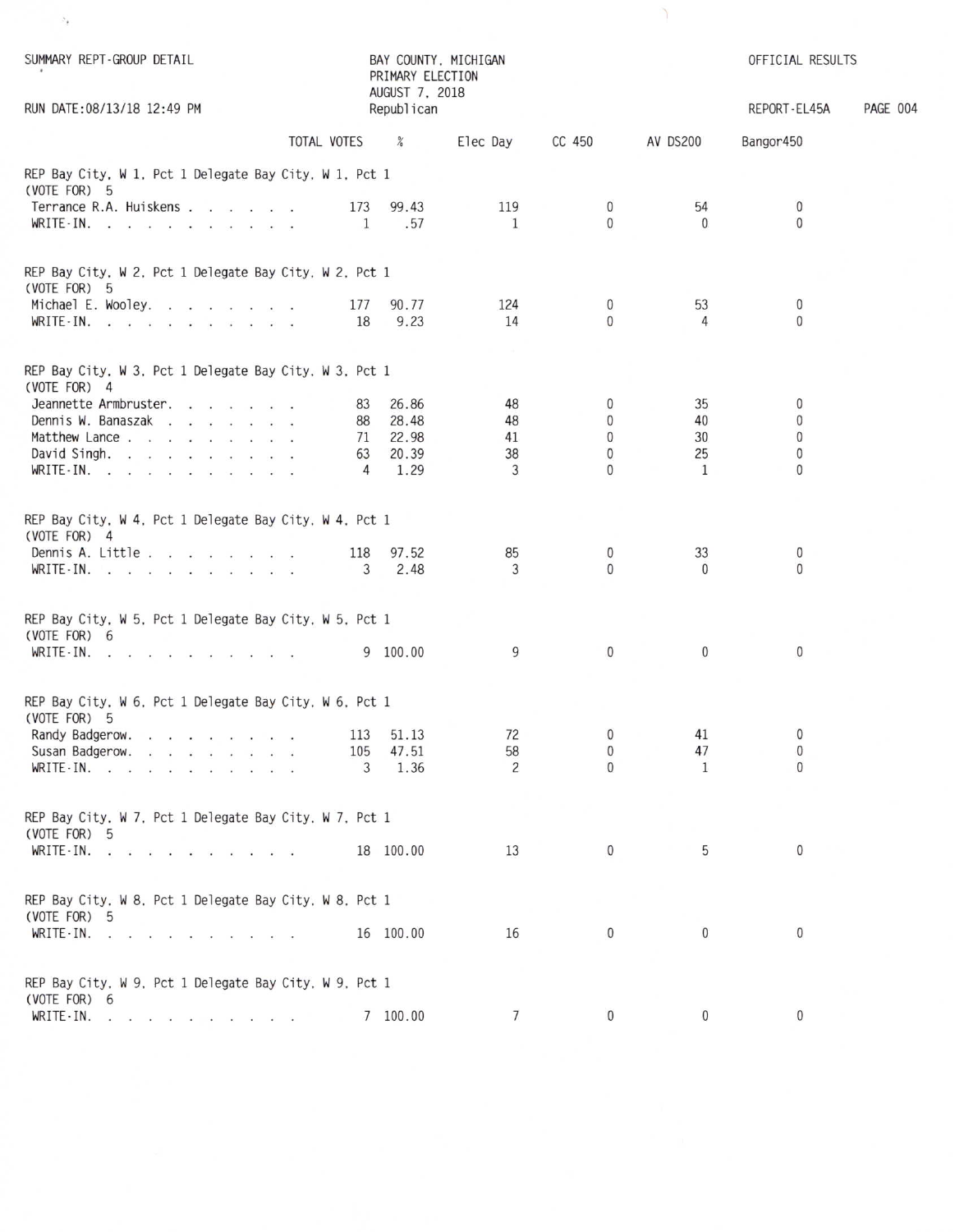| SUMMARY REPT-GROUP DETAIL<br>RUN DATE: 08/13/18 12:49 PM                                       |               | BAY COUNTY, MICHIGAN<br>PRIMARY ELECTION<br>AUGUST 7, 2018<br>Republican |                 |                |                | OFFICIAL RESULTS<br>REPORT-EL45A | PAGE 005 |
|------------------------------------------------------------------------------------------------|---------------|--------------------------------------------------------------------------|-----------------|----------------|----------------|----------------------------------|----------|
|                                                                                                |               |                                                                          |                 |                |                |                                  |          |
|                                                                                                | TOTAL VOTES % |                                                                          | Elec Day CC 450 |                | AV DS200       | Bangor450                        |          |
| REP Essexville City, Pct 1 Delegate<br>Essexville City, Pct 1<br>(VOTE FOR) 4<br>WRITE-IN.     |               | 10 100.00                                                                | $\overline{c}$  | $\overline{0}$ | 8              | $\overline{0}$                   |          |
| REP Essexville City, Pct 2 Delegate<br>Essexville City, Pct 2<br>(VOTE FOR) 4                  |               |                                                                          |                 |                |                |                                  |          |
| WRITE-IN.                                                                                      |               | 5 100.00                                                                 | $\overline{4}$  | $\overline{0}$ | $\mathbf{1}$   | $\mathbf{0}$                     |          |
| REP Midland City, W 1, Pct 6 Delegate<br>Midland City, W 1, Pct 6<br>(VOTE FOR) 1<br>WRITE-IN. |               | $\mathbf{0}$                                                             | $\overline{0}$  | $\mathbf{0}$   | $\mathbf 0$    | $\overline{0}$                   |          |
| REP Pinconning City, Pct 1 Delegate<br>Pinconning City, Pct 1<br>(VOTE FOR) 2                  |               |                                                                          | 16              | $\mathbf{0}$   | $\mathbf{0}$   | $\overline{0}$                   |          |
| WRITE - IN.                                                                                    |               | 16 100.00                                                                |                 |                |                |                                  |          |
| REP Bangor Twp, Pct 1 Delegate Bangor Twp, Pct 1<br>(VOTE FOR) 5<br>WRITE - IN. 15 100.00      |               |                                                                          | 13              | $\mathbf{0}$   | $\mathbf{0}$   | $\overline{c}$                   |          |
| REP Bangor Twp, Pct 2 Delegate Bangor Twp, Pct 2<br>(VOTE FOR) 5<br>WRITE-IN.                  |               | 10 100.00                                                                | 10              | $\mathbf{0}$   | $\overline{0}$ | $\overline{0}$                   |          |
| REP Bangor Twp, Pct 3 Delegate Bangor Twp, Pct 3<br>(VOTE FOR) 5                               |               |                                                                          | 12              | $\mathbf{0}$   | $\mathbf 0$    | $\mathbf{0}$                     |          |
| WRITE-IN.                                                                                      |               | 12 100.00                                                                |                 |                |                |                                  |          |
| REP Bangor Twp, Pct 4 Delegate Bangor Twp, Pct 4<br>(VOTE FOR) 4<br>WRITE-IN.                  |               | 22 100.00                                                                | $7\overline{ }$ | $\mathbf{0}$   | 15             | $\mathbf{0}$                     |          |
|                                                                                                |               |                                                                          |                 |                |                |                                  |          |
| REP Bangor Twp, Pct 5 Delegate Bangor Twp, Pct 5<br>(VOTE FOR) 7<br><b>WRITE-IN.</b>           |               | 36 100.00                                                                | 28              | $\mathbf{0}$   | $\mathbf{0}$   | 8                                |          |
| REP Bangor Twp, Pct 6 Delegate Bangor Twp, Pct 6<br>(VOTE FOR) 5                               |               |                                                                          |                 |                |                |                                  |          |
| WRITE-IN.                                                                                      |               | 7 100.00                                                                 | 6               | $\mathbf{0}$   | $\mathbf 0$    | $\mathbf{1}$                     |          |

 $\mathcal{N}_{\mathbf{z}}$